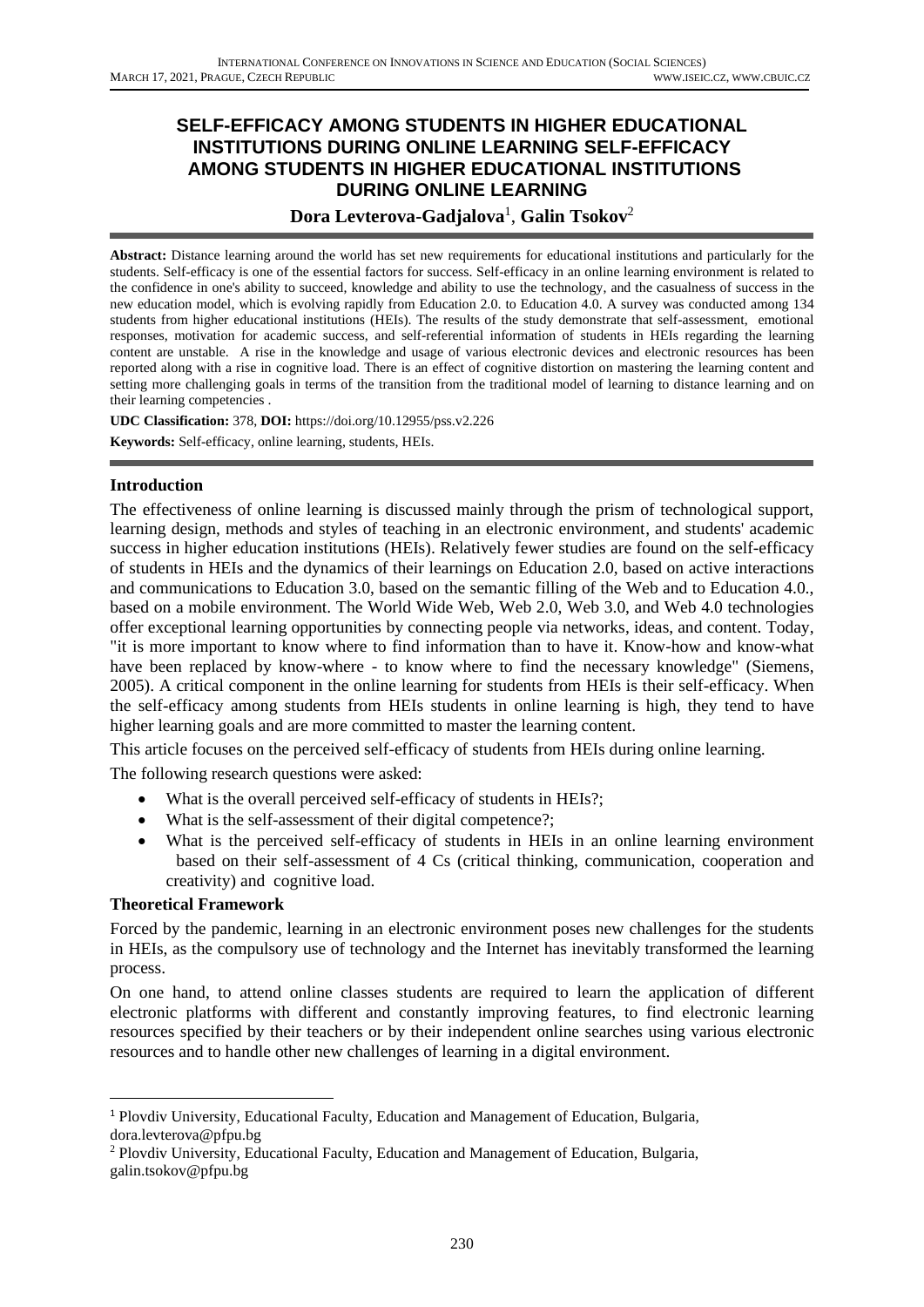On the other hand, online learning requires greater independence, initiative and active participation in the learning process, dynamic and rapid changes in each student's learning style to match the new and rapidly changing requirements of learning in an electronic environment.

Due to these challenges, students in HEIs constantly require new cognitive, emotional, and social engagement to enhance their digital competencies. The forced and very dynamic transformation of Education 2.0 into Education 3.0, Education 4.0 and even into Education 5.0, highlighted the need to refine the self-efficacy of distance learning in an electronic environment. Modern models of distance education in an electronic environment has made it ubiquitous i.e. every student from HEIs can study at any time and at any place, availability of a good quality electronic device, good resolution of information transmission and good Internet connectivity are sufficient.

On a different note, for distance learning in an e-learning environment to be effective in HEIs, there is a significant role of personal constructs in regulating the behaviour of the students for their active and independent learning. As a basic construct in this context, self-efficacy can be noted in terms of learning or academic self-efficacy.

Self-efficacy is self-actualized through the self-verification of learners, including when realized as academic self-efficacy. Academic self-efficacy can be defined as personal beliefs to achieve specific goals and effectively solve certain tasks in an academic context (Bandura, 1997; Schunk & Pajares, 2002; Veenman et al, 2006; Jansen et al, 2015; Džinović et al, 2018).

Academic self-efficacy influences the learning goals and academic achievements of students in HEIs . Self-efficacy affects motivation, learning, academic success and achievement (Bandura, 1977; Bandura, 1997; Schunk & Pajares 2002; Bong et al, 2012; Talsma et al, 2018). Academic self-efficacy in an electronic environment is influenced by students' digital competence, their self-assessment of digital competence, past experiences, observations, physical indices, and verbal influences. (Bandura, 1997). The 4Cs (communication, cooperation, critical thinking, and creativity) are the key skills of the 21st century that influence the academic self-efficacy of students in HEIs.

## **Methodology**

The study is based on the constructs of socio-cognitive learning theories (Bandura, 1986, 1997), selfefficacy theory (Bandura, 1997); expectancy-value theory (Eccles & Wigfield, 2002), academic selfregulation theory (Zimmerman, 1995) to identify and interpret factors that influence the self-efficacy of students in HEIs in distance learning in an electronic environment.

For the purposes of the research, a survey toolkit was developed to measure the self-efficacy of students in HEIs during distance learning in an electronic environment.

The questionnaire was divided into four sections and included 35 items: 15 items to measure selfefficacy; 4 items for self-assessment of digital competence; 7 items for self-assessment of the impact of distance learning in an electronic environment of 4 C; 2 items for self-assessment of academic selfeffectiveness with cognitive results and 7 items for academic achievements.

The responses were measured on a 5-point Likert scale, 1 for – strongly disagree, 2 for disagree, 3 for neutral, 4 for agree and 5 for strongly agree. The questionnaire was distributed among 200 students in HEIs in Bulgaria but only 134 students have responded. An anonymous online survey was conducted using the goole form.

The survey was conducted from December 2020 - March 2021.

## **Results and Discussion**

The collected data has been analysed methodologically and the results of the study are presented in the figures and table below.

Figure 1 shows the results related to the self-efficacy of the students from HEIs. The respondents distinguished between confidence, belief in their capabilities of self-acceptance and acceptance of their achievements. Most of the respondents have responded with "agree" and "strongly agree" to most of the statements. A high degree of self-efficacy and self-acceptance has been found among the students for their future academic achievements.

It is noteworthy that for the item "I have never lied," very few respondents have responded with "strongly agree" or "agree". This fact indicates a lack of social desirability and openness among respondents while submitting their responses.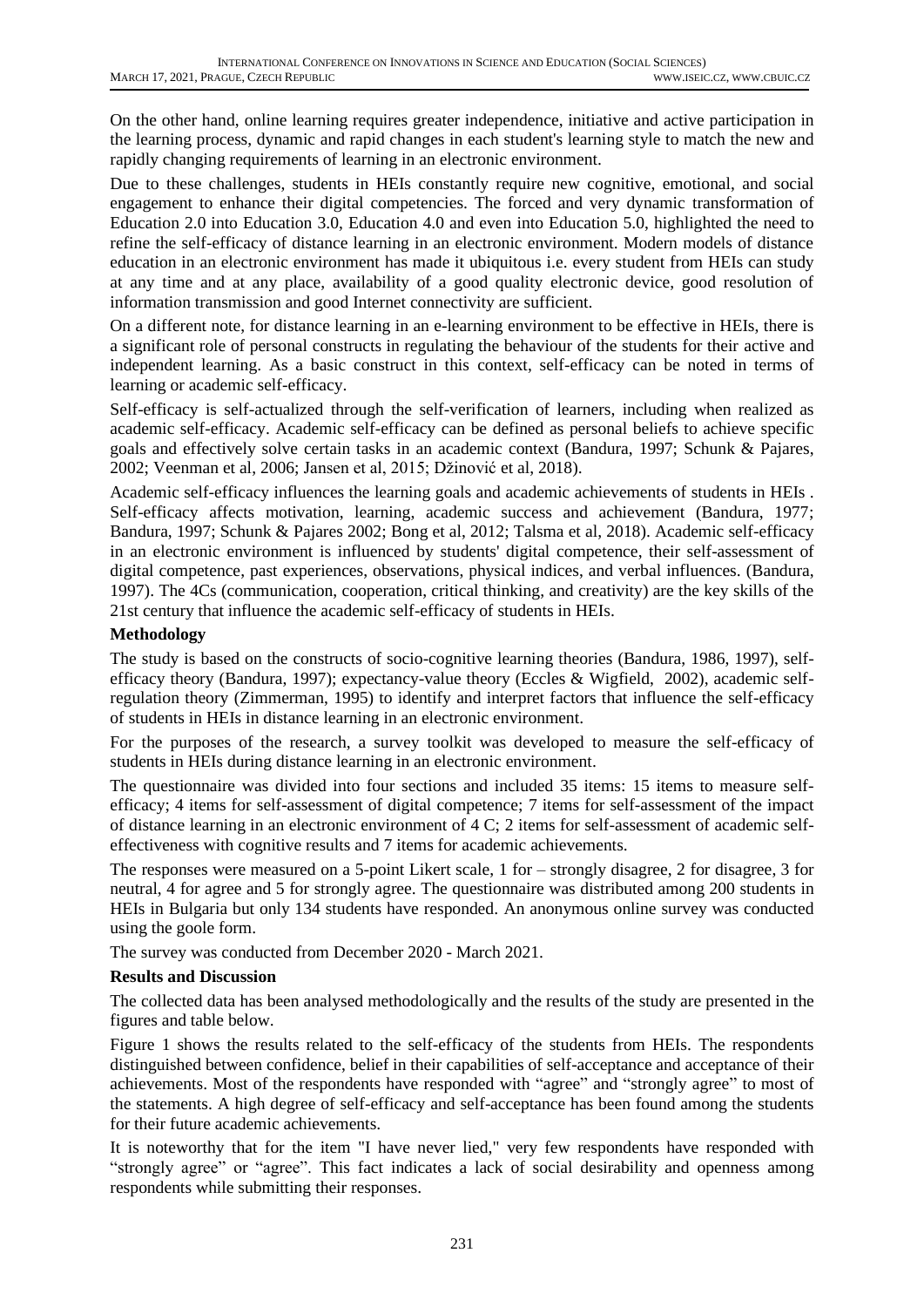|                                                   | <b>Strongly Agree</b> | Agree | Neutral | Disagree | <b>Strongly Disagree</b> |
|---------------------------------------------------|-----------------------|-------|---------|----------|--------------------------|
| I like myself                                     | 61.19                 | 32.09 | 5.97    | 0.74     |                          |
| I am confident in myself                          | 48.5                  | 38.06 | 10.46   | 1.49     | 1.49                     |
| I believe in my capabilities                      | 64.2                  | 28.35 | 5.22    | 1.49     | 0.74                     |
| I accept myself as I am                           | 67.17                 | 26.12 | 5.97    | 0.74     |                          |
| I do not underestimate myself and my achievements | 48.5                  | 35.82 | 10.46   | 3.73     | 1.49                     |
| I have a positive attitude towards myself         | 67.16                 | 26.12 | 3.73    | 0.74     |                          |
| The opinion of others about me is important to me | 25.37                 | 24.62 | 20.89   | 17.99    | 11.13                    |
| I always reward myself for my academic success    | 29.85                 | 25.73 | 23.88   | 13.43    | 7.11                     |
| I set achievable goals                            | 59.7                  | 27.62 | 11.94   | 2.98     | 0.74                     |
| My life has my rhythm and pace                    | 69.4                  | 18.66 | 9.7     | 2.24     |                          |
| I know my strengths                               | 59.7                  | 32.84 | 5.97    | 0        | 1.49                     |
| I know my weaknesses                              | 79.1                  | 20.16 | 0.74    | 0        |                          |
| I am very critical of myself                      | 46.26                 | 27.61 | 17.93   | 6.71     | 1.49                     |
| I have never lied                                 | 2.98                  | 4.48  | 11.19   | 61.95    | 19.4                     |
| I'm happy                                         | 61.94                 | 29.1  | 8.96    | $\theta$ |                          |

| <b>Legend 1. Column</b>       | <b>Strongly Agree</b> | Agree | <b>Neutral</b> | <b>Disagree</b> | <b>Strongly</b><br><b>Disagree</b> |
|-------------------------------|-----------------------|-------|----------------|-----------------|------------------------------------|
| I am confident in myself      | 48.50                 | 38.06 | 10.46          | 1.49            | 1.49                               |
| I believe in my own abilities | 64.20                 | 28.35 | 5.22           | 1.49            | 0.74                               |
| I accept myself as I am       | 67.17                 | 26.12 | 5.97           | 0.74            | $\theta$                           |
| I do not underestimate myself | 48.50                 | 35.82 | 10.46          | 3.73            | 1.49                               |
| and my achievements           |                       |       |                |                 |                                    |
| Source: Authors               |                       |       |                |                 |                                    |

The results for digital self-efficacy are presented in Figure 2. In their daily functioning of life, and for online learning, to achieve their learning goals and perform tasks, the respondents have to use new and different functionalities of electronic platforms. At the heart of this need, respondents rated their digital competence including the use of the functionalities of e-learning platforms, and even the use of artificial intelligence components in training as average. The possible reasons for the average rating of digital self-efficacy are:

- Cautious self-assessment of digital competence due to constantly emerging new functionalities and use of more than one electronic learning platform;
- Neutral and even low psychological support for the development of more learning technologies in an electronic environment;
- Ambiguities and moral debates regarding artificial intelligence in daily life and learning;
- motivation for greater use of electronic technologies in the learning space and life;
- Covert or intertwined emotional reactions towards electronic technology;
- Careful self-assessment of digital competence in the vast world of electronic platforms, electronic resources and electronic learning models.

| $\Gamma$ iguie 2. Digital Sell-efficiency $\gamma$   $\gamma$              |                       |       |         |                          |          |  |  |
|----------------------------------------------------------------------------|-----------------------|-------|---------|--------------------------|----------|--|--|
|                                                                            | <b>Strongly Agree</b> | Agree | Neutral | <b>Strongly Disagree</b> | Disagree |  |  |
| I know the functionalities of electronic learning<br>platforms             | 56.72                 | 37.32 | 5.22    | 0.74                     |          |  |  |
| I know how to use the functionalities of electronic<br>learning platforms  | 56.72                 | 37.32 | 5.22    | 0.74                     |          |  |  |
| In our training we use components of artificial<br>intelligence            | 38.80                 | 35.07 | 15.67   | 5.97                     | 4.49     |  |  |
| I have high digital competence                                             | 39.58                 | 30.60 | 26.86   | 2.96                     |          |  |  |
| Distance learning is boring                                                | 14.92                 | 8.20  | 26.86   | 10.44                    | 39.58    |  |  |
| Distance learning motivates me more to learn than<br>face-to-face learning | 19.40                 | 14.92 | 23.14   | 9.70                     | 32.84    |  |  |
| Source: Authors                                                            |                       |       |         |                          |          |  |  |

 $\overline{\text{Fianre 2: Dioidal Self- efficiency 1%}}$ 

Undoubtedly, other reasons can also be sought. At the same time, the comparison with the results for knowledge and use of electronic platforms to be used in the process of their learning presents higher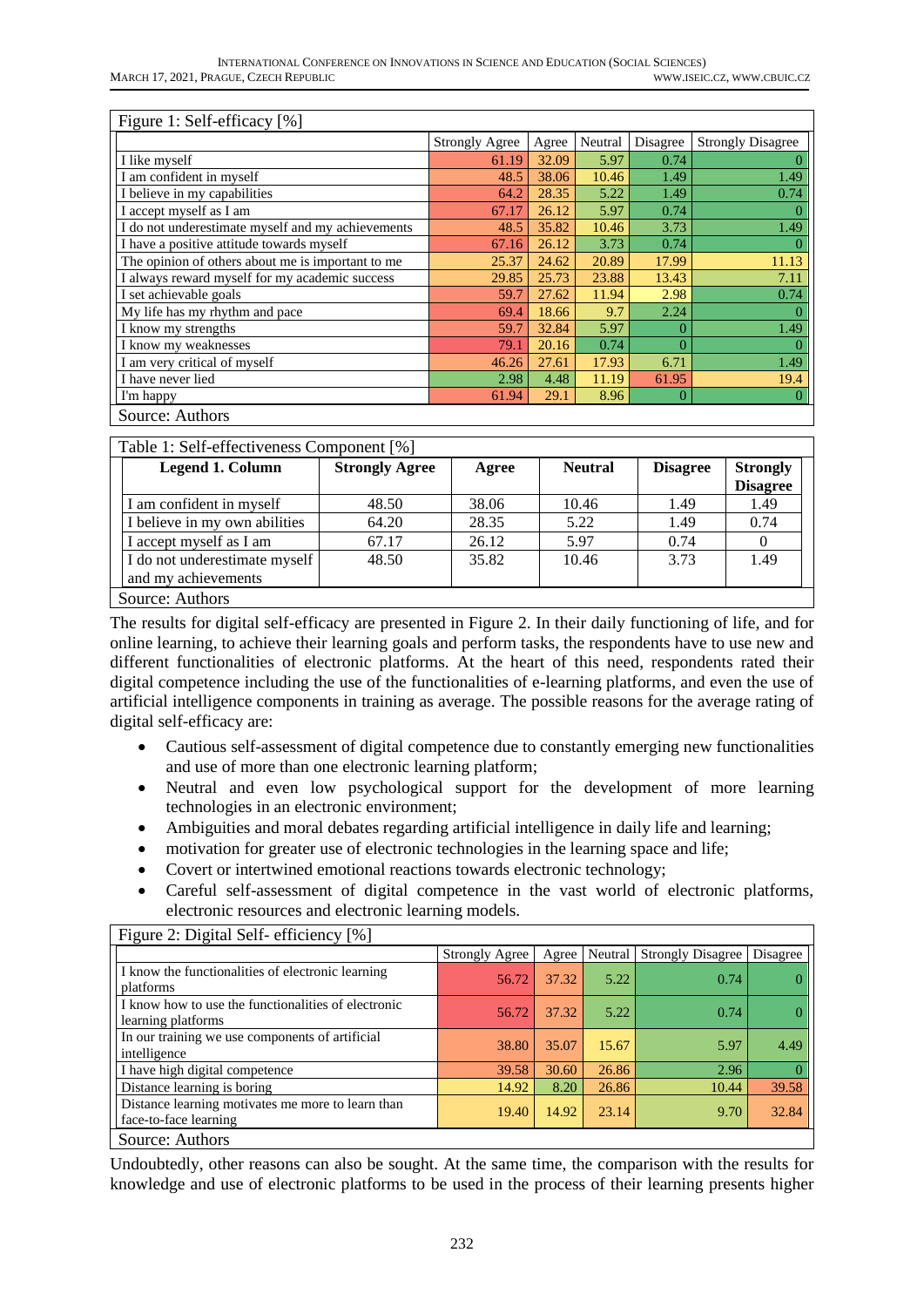levels of digital competencies among respondents. This fact could definitely be related to the casualness of academic success and the academic achievements of the respondents.

Figure 2 presents some interesting results regarding the impact of distance learning in the eenvironment on the knowledge, skills and personal development of the respondents. A mixed response has been received regarding the influence of distance learning in an electronic environment on the 4Cs of the respondents.

A slightly higher advantage in terms of seeking additional information has been reported (45.52%), but still half of the respondents do not agree with this statement. Probably, the respondents fail to recognise the effective application of 4Cs in the electronic environment. Obviously, to improve the level of educational achievements and personal self-improvement, the pedagogical agents, are still referring to the dimensions of the face-to-face education model. The self-assessment of the respondents is probably stereotyped as that of face-to-face learning experience and the self-referential information and resulted in the lower assessment of the academic goals and tasks.

Respondents' self-assessment of self-efficacy is quite high as 48.50% respondents strongly agree that they do not underestimate themselves and their achievements and 67.17% respondents strongly opined that they accept themselves as they are. Digital self-efficacy among respondents is relatively low, selfesteem in the self-acceptance of its individual components varies from 38.80% to 56.72%.

| Figure 3: Distance Learning and 4 Cs [%]              |                   |       |         |                      |          |
|-------------------------------------------------------|-------------------|-------|---------|----------------------|----------|
|                                                       | Strongly<br>Agree | Agree | Neutral | Strongly<br>Disagree | Disagree |
| Distance learning has increased my creativity         | 38.06             | 25.37 | 21.64   | 10.48                | 5.97     |
| My communication skills improved during distance      |                   |       |         |                      |          |
| learning                                              | 32.84             | 21.64 | 17.91   | 18.65                | 7.64     |
| Distance learning provokes my critical thinking       | 28.35             | 28.86 | 24.62   | 10.48                | 9.70     |
| During distance learning I work more in a team with   |                   |       |         |                      |          |
| my fellow students than during face-to-face training  | 28.35             | 26.86 | 23.88   | 13.43                | 7.64     |
| In distance learning I master more knowledge than in  |                   |       |         |                      |          |
| face-to-facetraining                                  | 29.10             | 26.86 | 20.15   | 13.43                | 10.48    |
| I am always looking for additional information and    |                   |       |         |                      |          |
| literature on the subjects I study                    | 45.52             | 29.85 | 15.67   | 5.97                 | 5.97     |
| In distance learning I have to be more careful during |                   |       |         |                      |          |
| the learning process than in face-to-face learning    | 31.34             | 16.46 | 31.34   | 14.92                | 5.97     |
| Source: Authors                                       |                   |       |         |                      |          |

The referred interpretations are also visible in the comparison of the self-efficacy with the knowledge possessed by fellow students. A comparison of the self-efficacy of the students has been made through the prism of cognitive outcomes (Figure 4), the knowledge possessed is rated at a much higher level than the assessment of knowledge. The mechanism of cognitive distortion may have been triggered, this interpretation is in some contradiction with self-efficacy.

A better way to assess the efficacy of the students is through the prism of assessment by a significant other i.e. the teacher. Even for respondents with a very high assessment of self-efficacy, the level of mastery (the individual's experience of success in real life) is not unquestionably clear. Self-efficacy has to overcome the barriers of real achievements.

According to Pajares & Schunk (2001), the direction of the causal relationship between self-efficacy and academic achievement (to which personal characteristics that determine the action of the four predictors of self-efficacy can be added) is described as "the most thorny problems" in this area.

It could be safely argued that in the comparative analysis of self-efficacy and the actual assessment of academic achievement, it is possible for a crisis of self-efficacy to occur or for the direction of selfefficacy to be adjusted. In the light of corrective models in self-efficacy, the discrepancies in the ratings of items like "accurately assess my knowledge and skills in the distance learning process" and "teachers underestimate my knowledge and skills" are quite logical. A similar discrepancy is observed with the commented items and the item "I am proud of my achievements". On one hand, the respondents reported three items that they have underestimated, on the other hand, they reported that are proud of their academic achievements. Of course, an optimistic reflection on these results can be made, related to the level of confidence in the possessed knowledge and skills. However, more objective interpretations can be drawn according to Phan (2012), in an academic environment,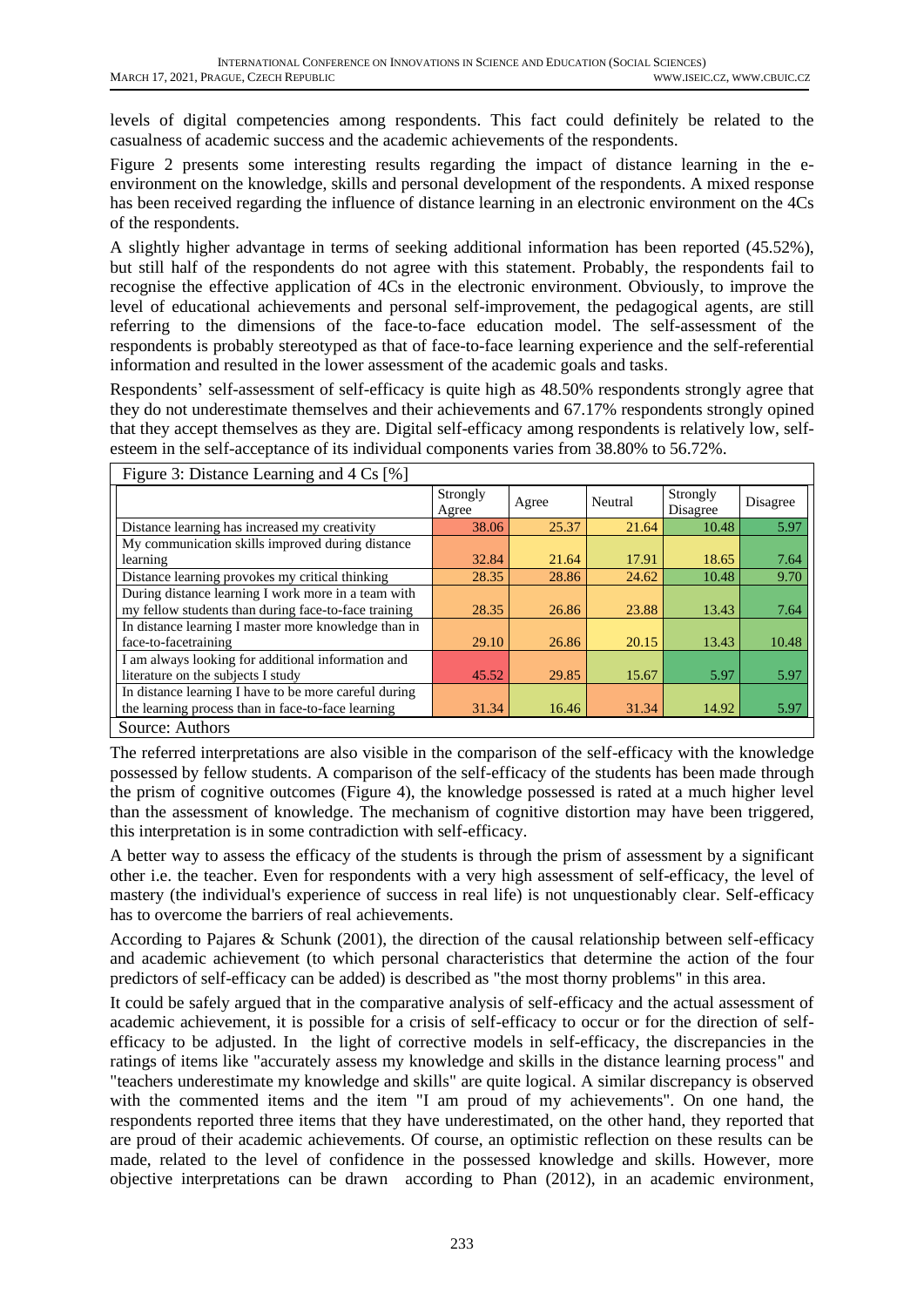| Figure 4: Self-efficacy and academic achievements [%]                         |                   |       |         |                      |          |  |
|-------------------------------------------------------------------------------|-------------------|-------|---------|----------------------|----------|--|
|                                                                               | Strongly<br>Agree | Agree | Neutral | Strongly<br>Disagree | Disagree |  |
| Teachers underestimate my knowledge and skills                                | 47.00             | 18.66 | 13.43   | 11.21                | 9.70     |  |
| Our teachers do not provide enough e-learning<br>resources for learning       | 43.28             | 16.40 | 14.18   | 12.68                | 13.0     |  |
| They accurately assess my knowledge and skills<br>in distance learning        | 21.79             | 10.60 | 18.65   | 34.48                | 14.48    |  |
| I have more knowledge than my fellow students                                 | 43.98             | 34.18 | 15.80   | 3.72                 | 2.32     |  |
| I have more knowledge and skills than my fellow<br>students, but lower grades | 50.0              | 23.14 | 10.44   | 9.70                 | 6.72     |  |
| I am proud of my academic achievements                                        | 50.75             | 29.85 | 18.66   | 0.74                 |          |  |
| Source: Authors                                                               |                   |       |         |                      |          |  |

learners reflect on their performance and use this information while formulating their beliefs about self-efficacy, which then affect subsequent implementations.

Obviously, from the responses, it can be said that there is a cognitive load in the learning process related to mastering new competencies in an electronic environment, but also it is evident from the responses that there is an effect of cognitive distortion on self-efficacy and efficiency relationship. A cognitive distortion is evident from the item "I am proud of my academic achievements" and the other items on this scale. Cognitive load may be associated with the many interactive components of the electronic environment that increase the sensory load and require greater concentration and another level of understanding and mastery of educational content. Hence the cognitive distortion happens in terms of perception, understanding and mastering learning content through distance learning in an electronic environment. In this regard, there is a residual self-efficacy of face-to-face learning, which competes with self-efficacy in distance learning in an electronic environment. Although e-learning is a new model of learning, residual self-efficacy is not a new phenomenon.

According to Bandura & Locke (2003) and Heggestad & Kanfer (2005), residual self-efficacy from past performance and the relationship to efficacy can lead to statistical results from artefacts. The selfefficacy and efficacy dichotomy has long been the subject of scientific debate, but as Talsma et al. (2018) in their research have looked for different ways to study the issue of interconnectedness, as they themselves use two new ways of research (self-efficacy  $\rightarrow$  efficiency versus productivity  $\rightarrow$  selfefficacy). Obviously, one can look for the explanatory models for the perceived self-efficacy and the real learning achievements in this direction.

## **Conclusion**

Academic self-efficacy faces new challenges in online learning. The purpose of this article was to identify and substantiate possible determinants of perceived self-efficacy for distance learning in an electronic environment among the students from HEIs and also to identify the factors influencing the same. It has been found that the perceived self-efficacy of the respondents during distance learning in the e-environment through self-assessment of 4C (critical thinking, communication, cooperation and creativity) demonstrates that the 4Cs are still considered to be more effectively realized in face-to-face learning than in distance learning in an electronic environment. The cognitive load is considered high, but there is also an effect of cognitive distortion on the relationship between self-efficacy and effectiveness while comparing the perceived self-effectiveness with the evaluation by others. The perceived self-efficacy collides with the results of one's own achievements. In this context, digital selfefficacy faces the barriers of distance learning, and its study gives a new direction for future research. Every research study on self-efficacy helps in decoding it from different perspectives and contributes in better understanding of the concept. Even the most perfect research on self-efficacy is based on certain indicators and characteristics and their interpretation is mainly related to accepting or rejecting certain hypotheses. The most significant contribution of a study on self-efficacy in academic context is to support the learning process's effectiveness and quality and also to estimate the self-efficacy and effectiveness in the learning of students from HEIs. Trajectories for future research on the relationship between self-efficacy and effectiveness of distance learning in e-environment, mainly on the relationship between sensory and cognitive load/cognitive distortion and self-efficacy, digital selfefficacy, learning, and academic self-efficacy are outlined. Distance learning in an e-learning environment sets increasingly challenging goals for the students in terms of the transition from the